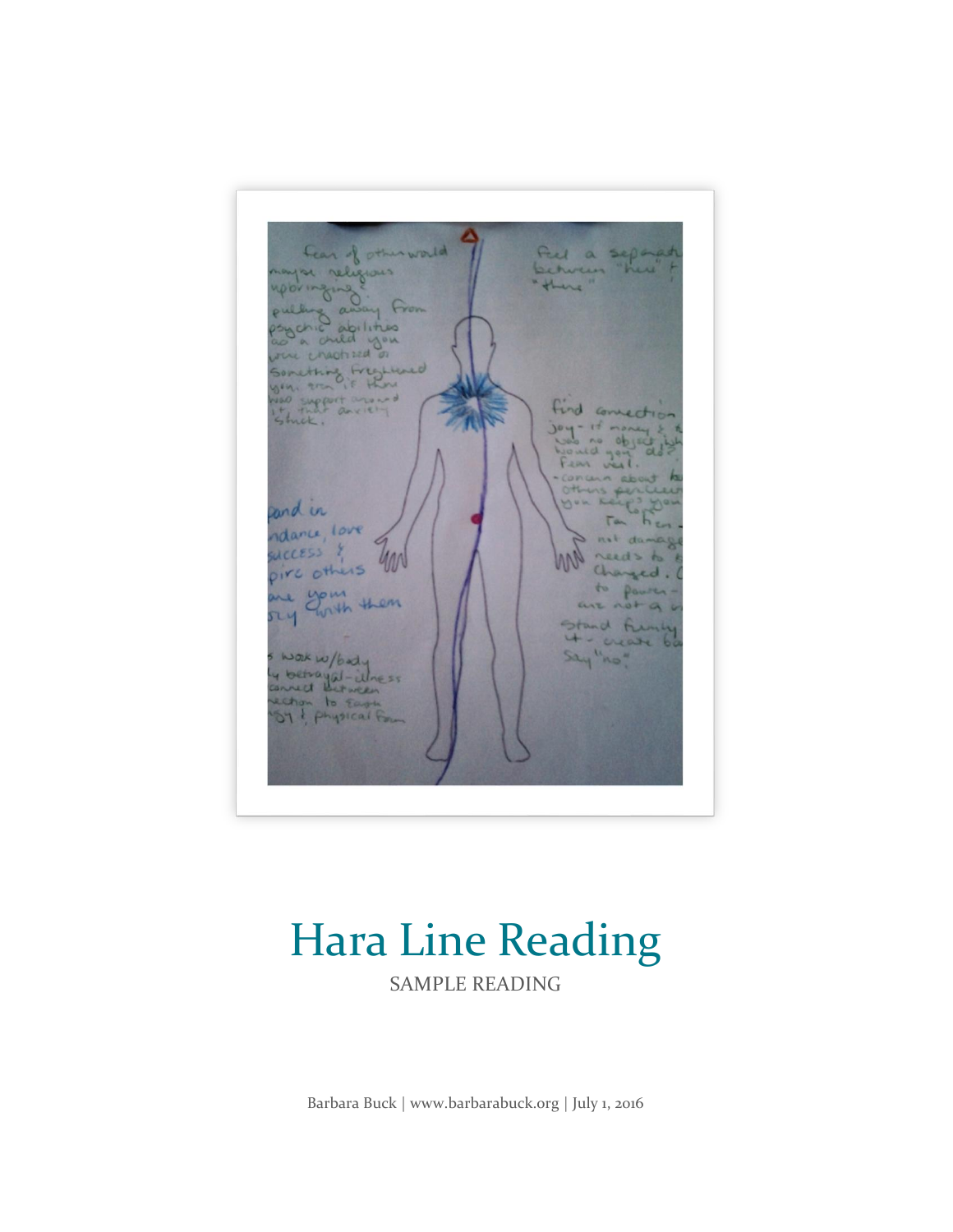## What is the Hara Line?

The Hara Line is the fifth dimensional aspect of a human being. We exist as five dimensional beings. The third dimensional self is our physical body and the material objects that surround us. The fourth dimensional self is our auric field. Our fifth dimensional self is the Hara Line, or Line of Intention. When we chose to come into material form, we did so with intention. We intended to learn certain things, look a certain way, and serve a certain purpose. We then put all of these intentions onto the hara line and created our physical form.

The Hara Line is the foundation for the aura, which is the foundation for the physical body. Our intentions and actions have a direct effect on the Hara Line. If we have mismatched intentions and actions, or are out of alignment with our higher-self desires, this misalignment will show up on the Hara Line, which shows up in the aura, then the body as disease.

When doing a Hara Line reading, mismatched intentions and actions can be caught before they show up in the aura or in the body as an illness. Charging and balancing the line can have a direct effect on our physical and emotional health, and can even help us when we are really stuck.



### Points on the Hara Line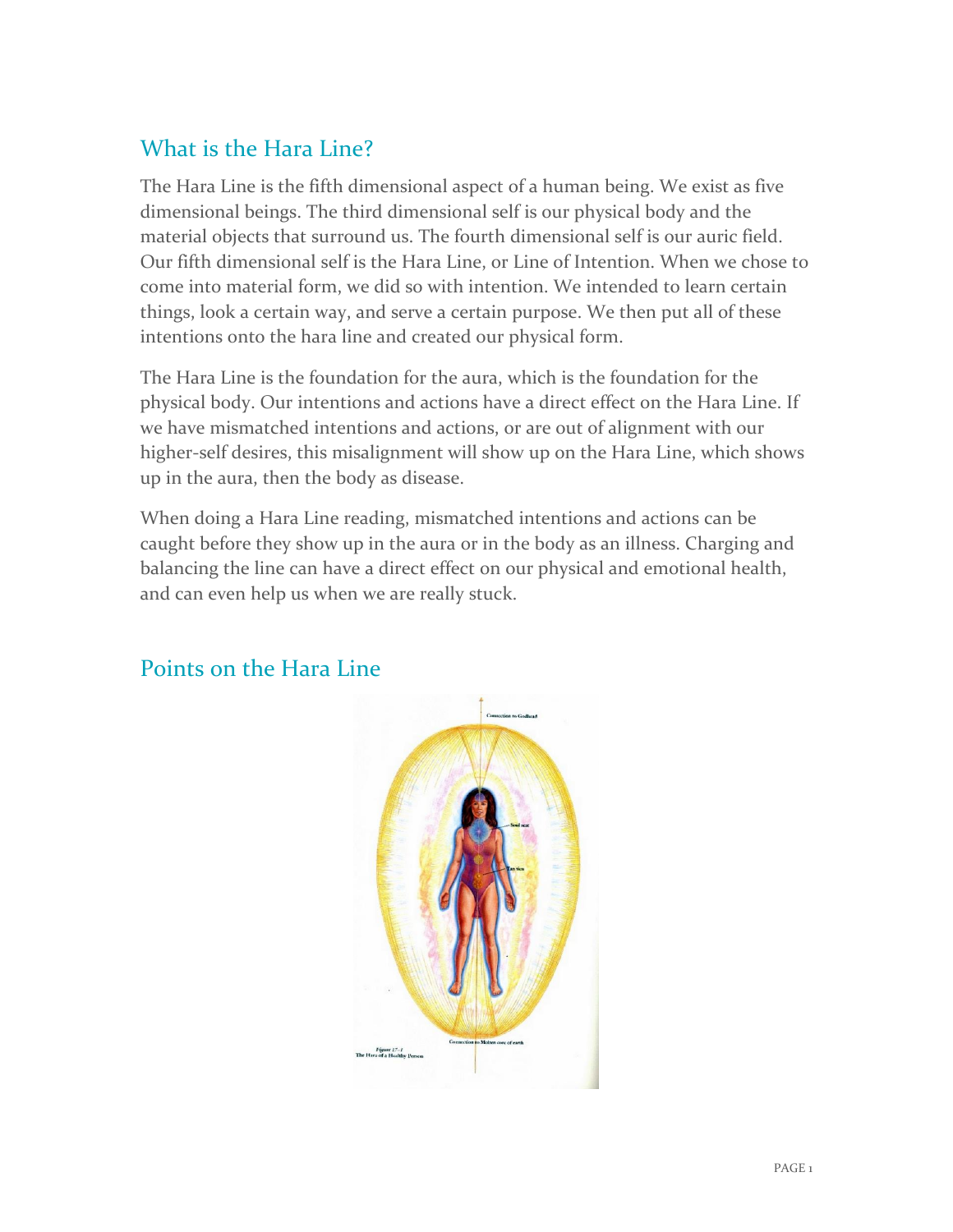(image courtesy of Barbara Brennan)

When I do a Hara Line reading, I look at certain points on the line. The colors that I use to draw them aren't how I see the line, but are a personal coding system that I use, so they are unimportant for your reading. The lines are also psychically exaggerated, which helps me to see what potential issues might exist.

Here are basic descriptions of the points that I look at:

**The Hara Line**- Begins three and a half feet above your head, runs through the midline of your body and down into the earth. It is bright gold in color. Also called the Line of Intention, it has an immediate correspondence with our intentions. Any change in our intentionality corresponds to a shifting in the position and alignment of it.

**The Tan Tien**- Located about an inch and a half below your navel. The line runs directly through the middle of it. It is the size of a rubber ball and also bright gold in color. It holds our physical form together, and is our source of physical balance and empowerment.

**The Soul Seat**- Can often be misidentified as the heart chakra. It is in the center of the body and directly behind the heart chakra, a bright violet-blue color, and looks like the diffuse light around a candle flame. It contains our soul's longings for us.

**The ID Point-** Also called the Godhead. It is three and a half feet above our body and looks like an upside down cone. The diameter of the cone is one quarter inch and it's a bright gold color. This point is where we individuate from the divine. The Hara Line becomes formless after it passes through this point.

### Your Reading

The first thing that I notice is that your line pulls away from the Earth's core, slightly to the right. Normally this symbolizes a person who is not connected to their body well, but not in your case. I feel that you are deeply connected to your physical form, to the point that you do might even do work around it, like a yoga or dance teacher, something like that. If you don't do that kind of work, you might enjoy it.

Even though you are connected to your physical form, there is a "love/hate" thing going on. Sometimes you can feel like your body betrays you; it gets sick, or injured, or doesn't behave in the way you want it to, and you can get frustrated.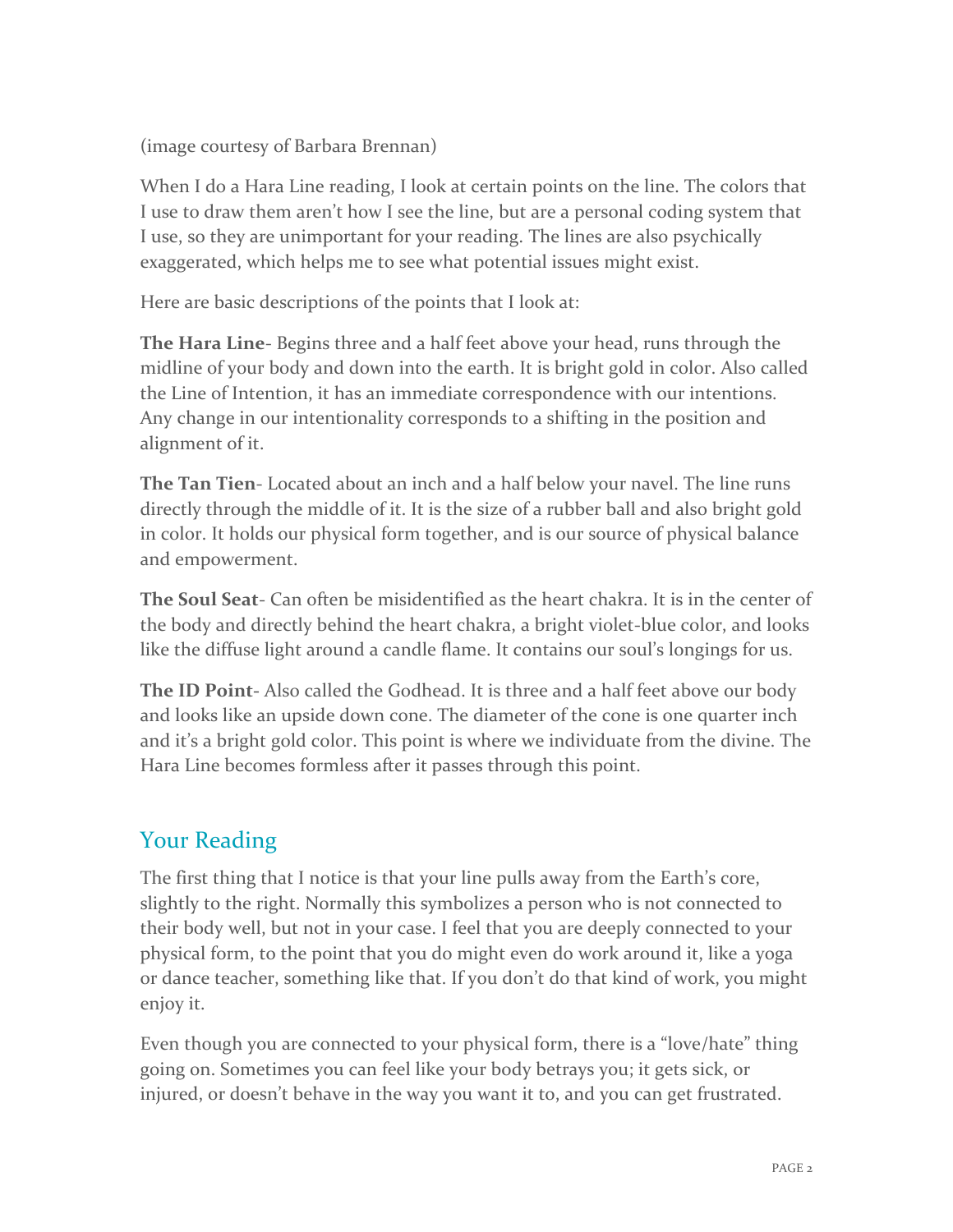It's important to remember that if there is a physical part of you that isn't "playing well with others," that what it is really crying out for is love. Send love to it. Be kind to it. Treat it like you would a child who is suffering. When you choose to do this, you are aligning your actions with your higher-self's intentions.

Because your line pulls to the right, you tend to rely on the masculine aspect of yourself, and your strength. Strength is good, but fluidity and flexibility are equally as important. Remember to focus on those two things as well. I believe that you understand this and that I could simply be giving you confirmation of something that you already know.

The tan tien can sometimes be damaged when there is physical, sexual, or emotional trauma that can make a person not feel safe in their body. I do not see any of this on your line currently, so if you did ever have an issue like this, it has been addressed and you are on track and in alignment.

My intuition tells me that you have suffered, but you are doing the work to find your bliss, and you are doing it well, and this shows in your power center.

However, it isn't charged up as much as it could be, and your hara line pulls away from it. Your tan tien is your power center, so when I see this, it means that you are not standing in your power as much as you could be.

Your higher self requires courage from you. It asks you to create healthy boundaries with people, and to let go of being the "nice" one all of the time. Stay in your truth, say no when you need to, and let go of any guilt that you feel when you do so.

You are someone who doesn't benefit from doing things that you don't want to do. It's rarely in your best interest, and ultimately, it causes physical illness when you acquiesce too much to other people's needs at the expense of your own.

Balance is key for you; balancing work, pleasure, spirituality, and home life. You cannot be truly balanced when your needs take a constant back seat. You have a mission here on this planet, and self-care is extremely important in order for you to continue.

Speaking of that mission, when I look at your soul seat, or heart center, it is brightly colored and huge! You have an amazing capacity for love, even if others don't always see it. You feel it, even when you try not to. You are highly empathic, and you tend to pick up other people's stuff and carry it with you, and it shows up in this area.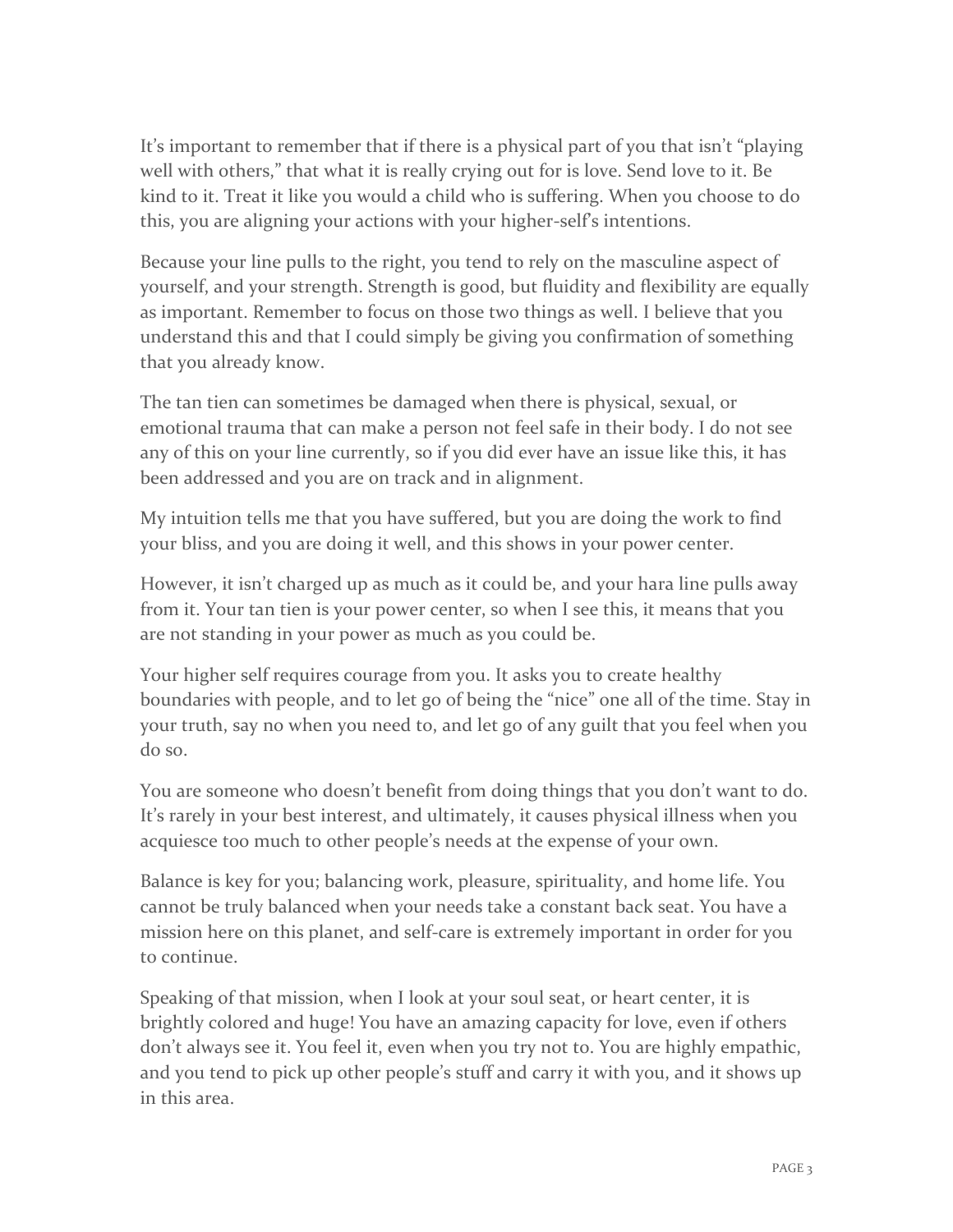Your soul seat carries your life purpose. Your purpose is to expand in abundance, love, and success, and inspire other people to do the same. You are a teacher, but it's also important that you remember to be a student. Share your stories and never hide them. Your experiences happen not only for your own growth, but for the growth of others.

I also see what I call a "fear veil" on your soul seat. There is some concern on your end about how you are perceived by others. This keeps you from love and bliss. It is an old wound, and it is not in alignment with your greatest wish for yourself. Maybe it's time to let it go.

It is also part of the culprit for your current health issues. You don't need to focus on the story around it. I know it feels like you've done all of this work and things still aren't getting better, but I believe that some of it is soul family "karma" that you need to let go of.

There is a pattern of veiling your heart center and your purpose in fear that many in your soul group play out over and over. You gave yourself the task of clearing it for the group because you are strong and capable of doing so. It is a gift you are giving to them, and you will be successful.

As your line moves up and into the ID point, it splits and attempts to move away from it. I feel that this is due to an event that made you fear "God." For whatever reason, you tried to break your connection to Source as well as your psychic gifts, because it made you uncomfortable.

I don't know if you saw something that frightened you, or if someone told you that you were a bad person when you shared information with them, or what it is exactly, but it's there in your line in a powerful way. You shut off your gifts and your connection as much as you could.

Empaths will try to do this, to keep from feeling other people's emotions and physical issues, and that could also be the culprit. I want you to understand that you are not a victim to other people's junk. You get to choose what to experience. Right now, it feels like you carry loads that aren't yours, and they are not your burdens. You've taken them on and it doesn't help anyone. It actually causes you harm.

Please go to my youtube.com page. I've inserted a link below. I have two videos about being empathic that I think will help you to get your power back. They are free, and not very long.